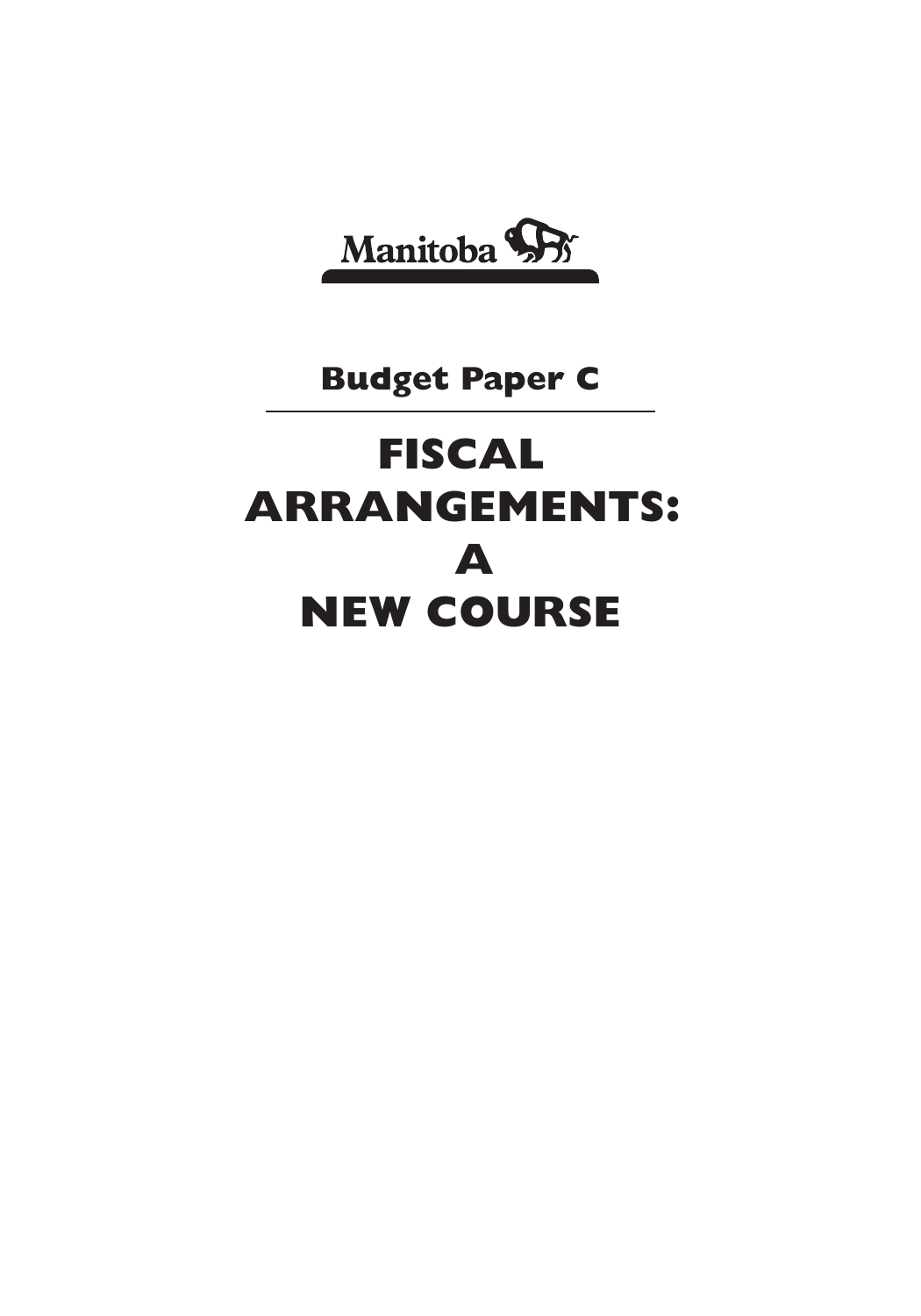## **FISCAL ARRANGEMENTS: SETTING A NEW COURSE**

**Contents**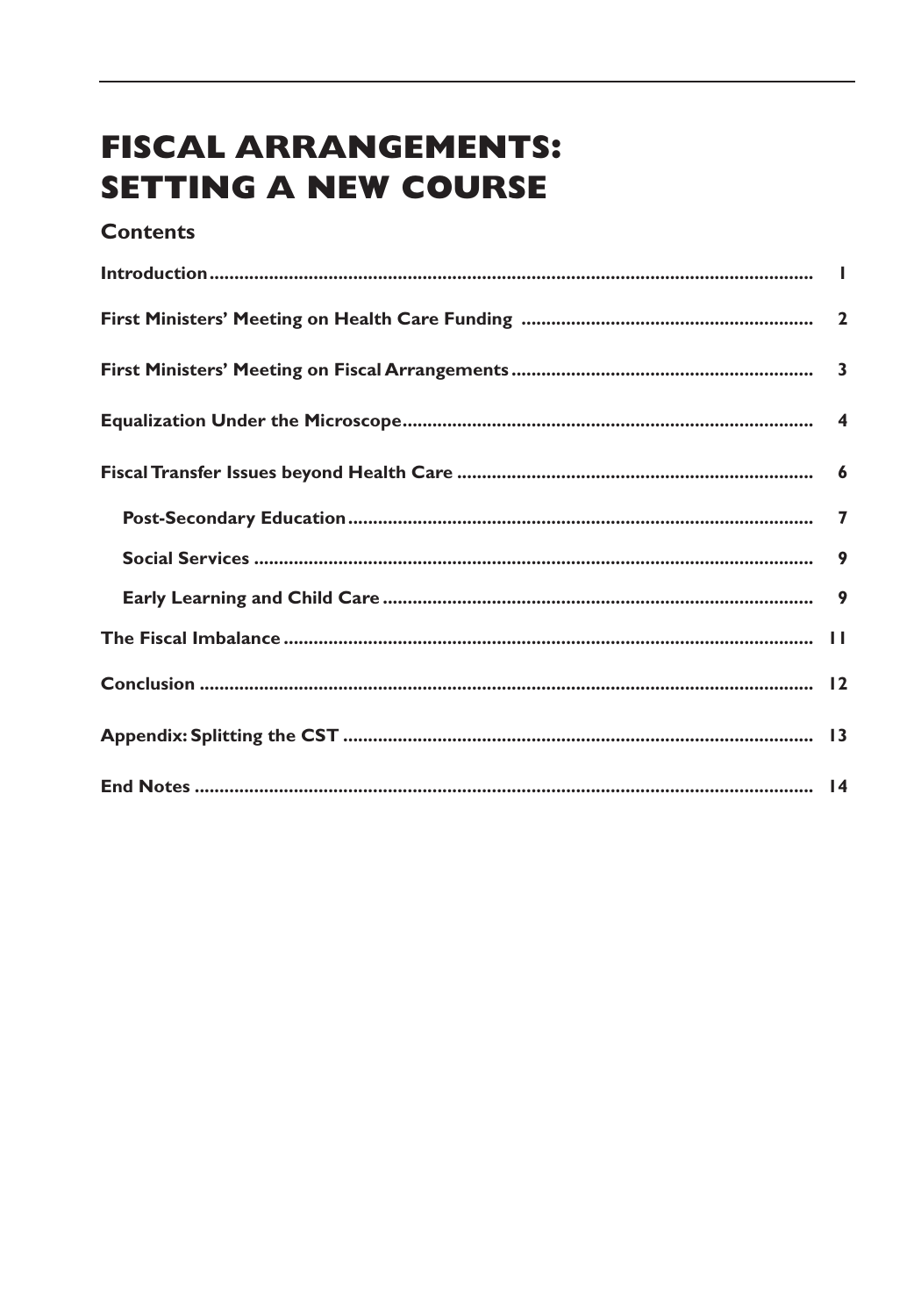### ■ **Introduction**

2004 was a watershed year in respect of fiscal arrangements between the federal and provincial governments, with two major First Ministers' meetings that have set health care funding and fiscal arrangements on a new course. The future of the Equalization Program, the federal role in supporting post-secondary education (PSE) and other social programs, and the issue of fiscal imbalance in Canada will come under intense scrutiny over the course of the next year. The federal government plans to establish a panel to examine the Equalization Program and make recommendations for change. As well, a subcommittee of the House of Commons Finance Committee has been set up to propose "tangible solutions" to Canada's fiscal imbalance.

In setting a new fiscal course for the federation, Manitoba believes that governments must be guided by clear principles and objectives. The principles in which the Equalization Program are grounded and to which the federal government is committed are built into Section 36(2) of the *Constitution Act, 1982*.

*Parliament and the government of Canada are committed to the principle of making equalization payments to ensure that provincial governments have sufficient revenues to provide reasonably comparable levels of public service at reasonably comparable levels of taxation.* 

While the federal government has re-established its key funding role in health care, it has yet to address its role in respect of supporting PSE and social services. In this regard, Manitoba is looking for the federal government to restore its funding partnership with the provinces and territories in support of PSE and social services as it has for health care.

#### **PRINCIPLES TO GUIDE FISCAL ARRANGEMENTS**

- **Adequacy and sustainability:** *Ensuring that financial resources match the cost of providing public services, given the revenues that are available to governments over the long term.*
- **Equity:** *Ensuring, on behalf of all Canadians, that provinces are able to maintain comparable levels of public services at comparable levels of taxation.*
- **Efficiency:** *Ensuring that the fiscal environment in Canada is such that business decisions, especially with respect to location, are made on the basis of economic factors, rather than on differences in "net fiscal benefits" (the difference between taxes paid and benefits received in a given province as compared to that offered by other provinces with differing fiscal capacities).*
- **Transparency and accountability:** *Ensuring clear information on funding and expenditure is provided by each order of government in respect of the public services provided and the benefits derived. This also means that governments take responsibility for their decisions for financing and/or service delivery.*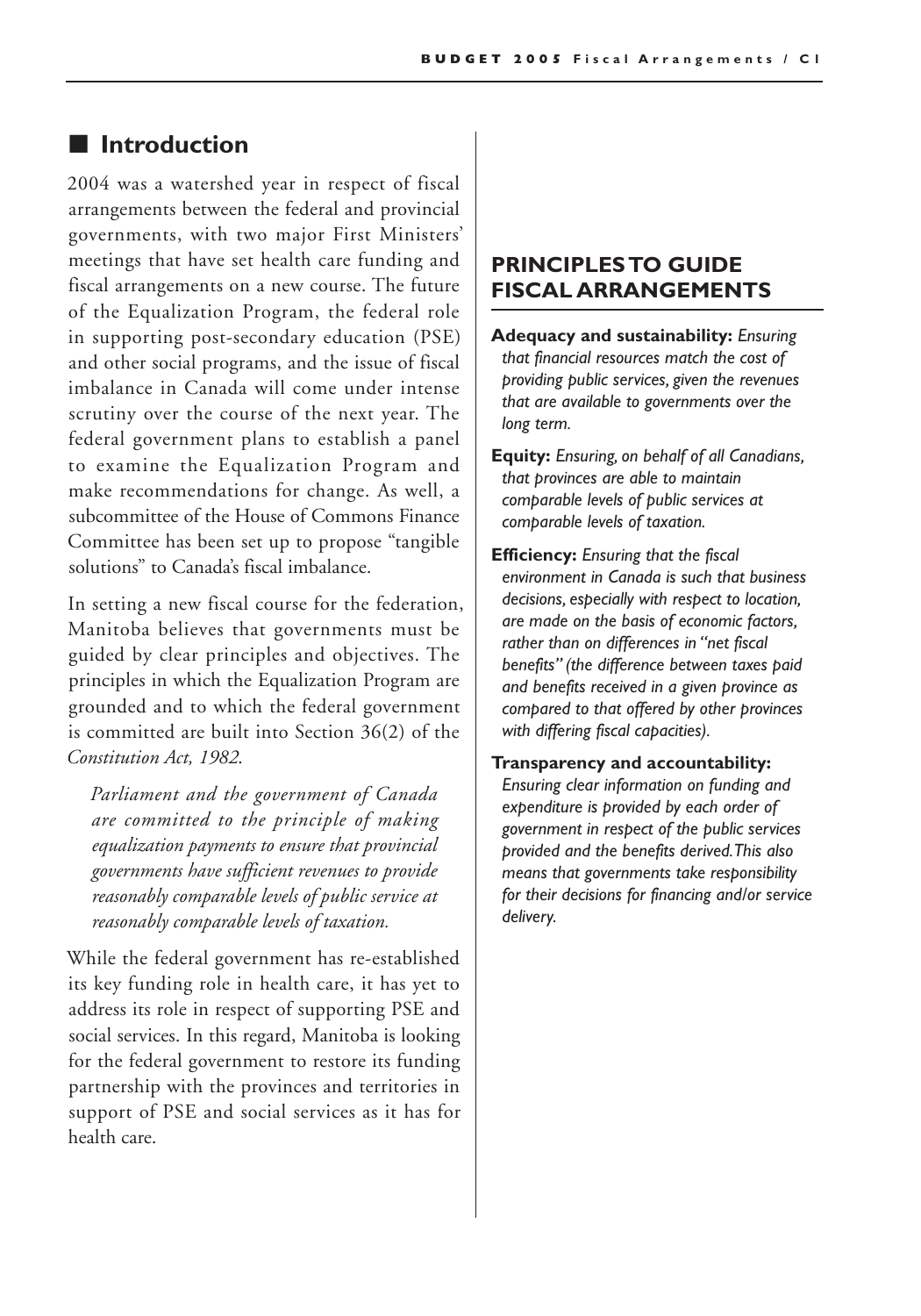**The September 2004 FMM concluded with a unanimous, signed agreement that provides for a significant increase in the federal contribution to health care over the next decade.** 

#### **Chart 1 Federal Contribution to Health Care Funding**



Sources: Finance Canada, Manitoba Finance and Conference Board of Canada

## ■ **First Ministers' Meeting on Health Care Funding**

First Ministers met in Ottawa and held a series of public and private meetings between September 13th and 16th, 2004 to hammer out a long-term deal on federal funding for health care. These negotiations successfully concluded with the unanimous signing of a 10-year agreement on health care funding. The agreement provides for a substantial increase in funding to the Canada Health Transfer (CHT) base, a commitment to increase base funding by 6% per year and a long-term funding initiative to help provinces and territories address wait times. In addition, the agreement includes a commitment from the federal government to work with provinces and territories on a national Pharmacare strategy.

The agreement represents an effective negotiation between governments, with substantial give-and-take on both sides. It substantially achieves the premiers' goal of seeing the federal share of funding for health care restored to 25%. As Chart 1 illustrates, the agreement is expected to boost the federal share of health care funding from its pre-September 2004 First Ministers' Meeting (FMM) level of 20% into the 23–24% range over the long term. Total federal funding for health care will rise from \$18.9 billion in 2004/05 to \$30.5 billion in 2013/14.

The agreement also significantly addresses the premiers' concern that all of the increase in federal funding in the 2003 Health Funding Arrangement was either "one-time" or conditional and not built into the base. Premiers have long maintained that in order to do the planning and make the investments needed to sustain health care, federal funding must be sufficient, secure and ongoing. Under the revised deal, the Health Reform Fund Transfer will be rolled into the CHT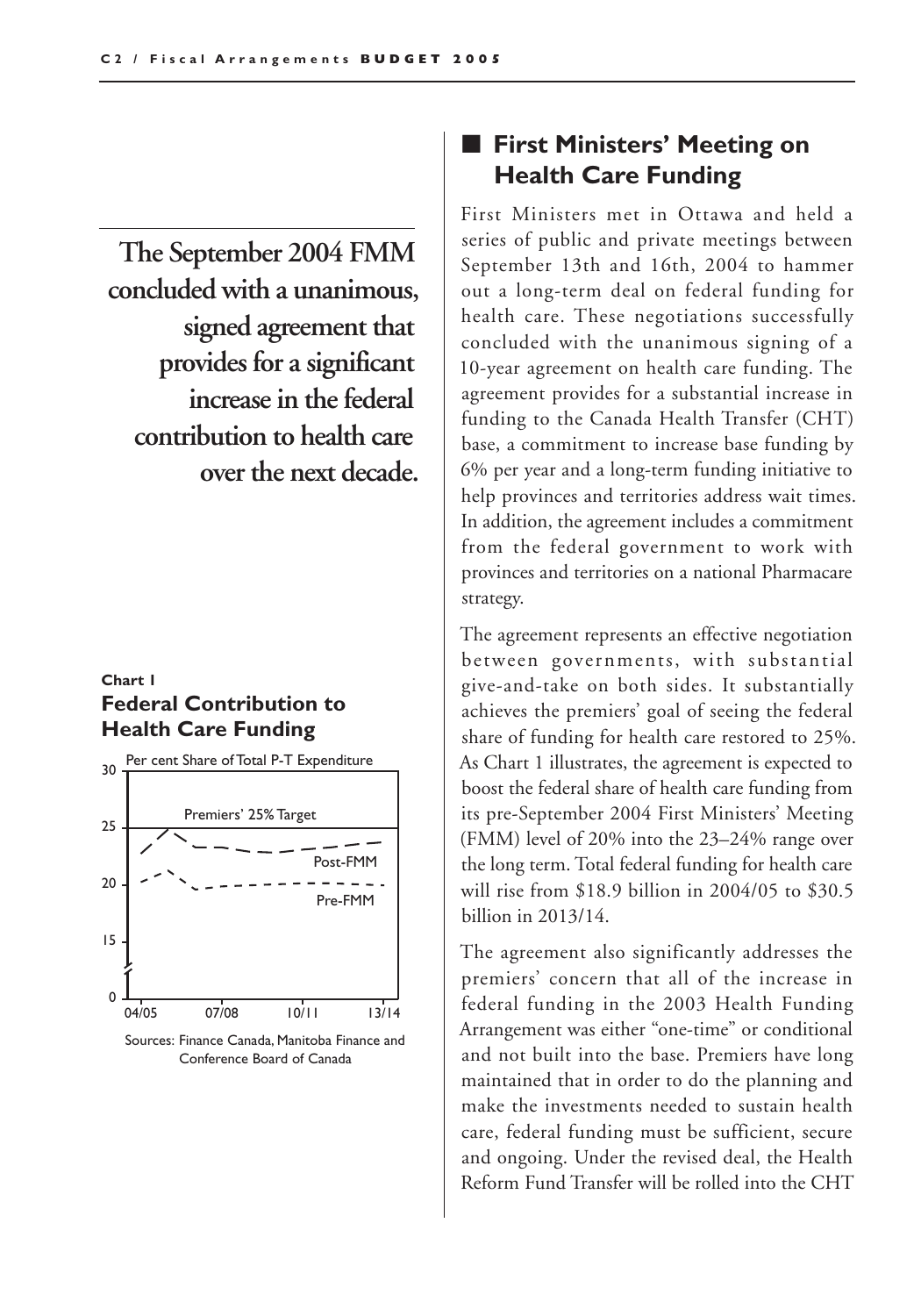base in 2005/06. The only part of the health care Agreement that is not built into the base is that dedicated to reducing wait times. This funding is to be used by provinces and territories to advance their wait time reduction strategies (ex: training and hiring more health professionals, clearing backlogs, building capacity for regional centres of excellence, expanding appropriate ambulatory and community care programs and/or tools to manage wait times).

## ■ First Ministers' Meeting **on Fiscal Arrangements**

A second meeting of First Ministers was convened on October 26, 2004 to deal with provincial and territorial concerns about funding for the Equalization Program and Territorial Formula Financing – matters that were not resolved at their September meeting. At the meeting, the federal government confirmed its long-term funding plan for the Equalization Program. The plan involves a two-year transitional funding and allocation scheme, which supersedes the existing fiscal arrangements. Funding for 2004/05 was set at \$10 billion plus protection for individual provinces against declines in payments. Total funding for 2005/06 was set at \$10.9 billion and is to increase by 3.5% per year thereafter.

While the federal government has set total entitlements above what the current Equalization Program would have provided in the short run, they are below earlier federal projections and what the program would be providing if the federal government had not decided to move away from a 10-province standard for measuring fiscal disparities and had not reduced revenue coverage<sup>1</sup>.

It is estimated that a 10-province standard would restore funding as a percentage of GDP to 1.1%, more in line with historical levels of support. Under the current plan, federal support is projected to continue to decline as a percentage of GDP





*Under current legislation Equalization payments will grow by less than GDP over the next decade.*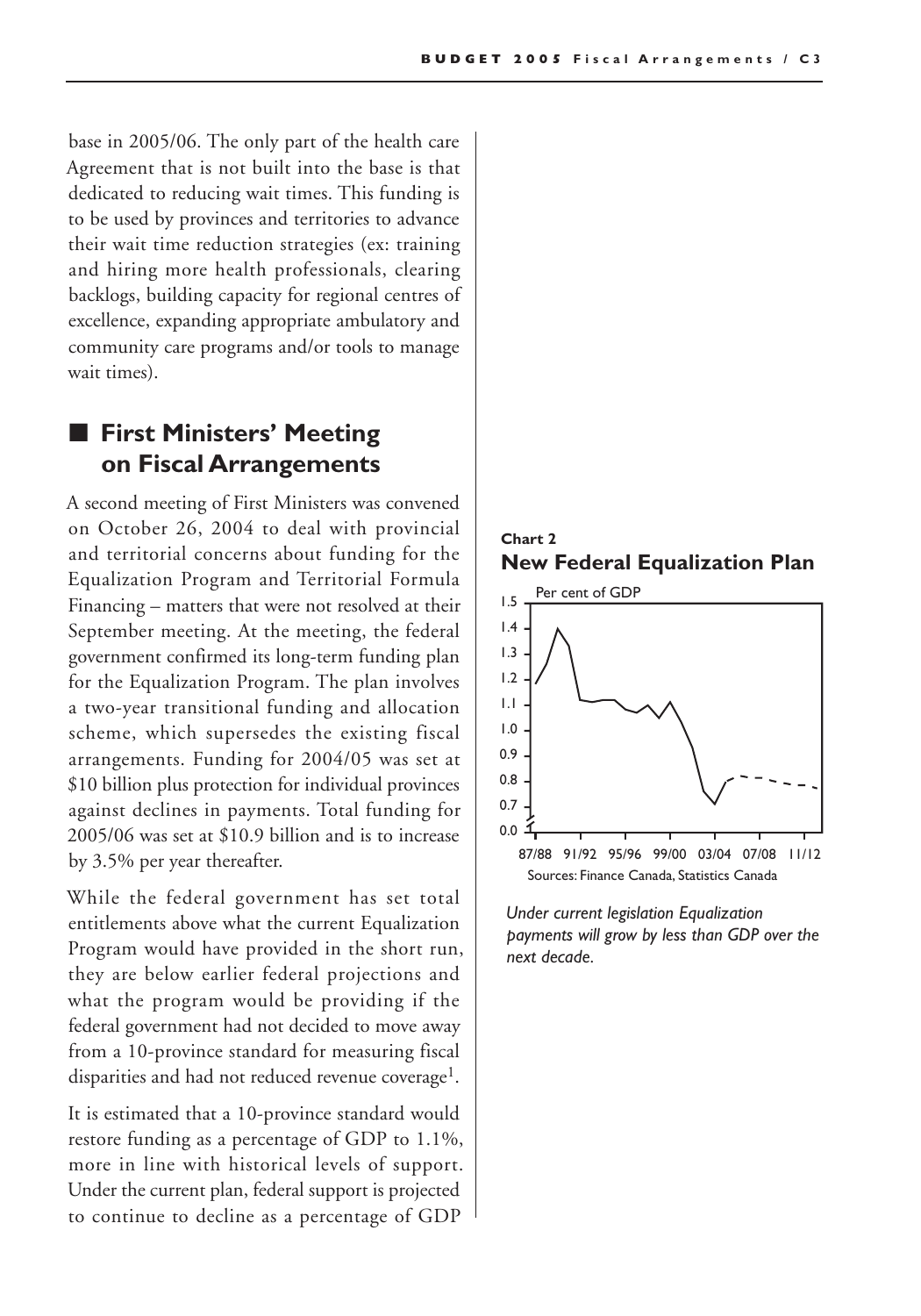**At the October 26, 2004 First Ministers' Meeting, the Prime Minister provided assurances to premiers that no province will face significant reductions in Equalization entitlements because of a change in the allocation of the program.**

into the future (see Chart 2). Thus, despite the changes to funding that have been implemented by the federal government, the overall adequacy of the program continues to be an issue for recipient provinces.

While the new federal Equalization plan creates certainty for the federal government in terms of its own financial obligations, it does not address the uncertainty faced by Equalization-recipient provinces. The allocation for 2006/07 and beyond will be decided by the federal government based on the advice of an expert panel. However, Manitoba is pleased that at the October 26, 2004 FMM, the Prime Minister provided assurances to premiers that no province will face significant reductions in Equalization entitlements because of a change in the allocation of the program.

## ■ Equalization under **the Microscope**

The September 2004 FMM health care funding agreement has set the health care system on a more sustainable path. The federal Equalization plan, however, left important issues unresolved. Given the importance of the program, provinces will be closely monitoring the work of the panel and the federal response to its recommendations. Following the October 2004 FMM, opposition parties in the House of Commons passed a motion setting up a special subcommittee of the Finance Committee to look at fiscal imbalance.

The fate of the Equalization Program looms large as the subject of the deliberations of the federal and premiers' panels and the subcommittee. How funding will be allocated in the future is a key component of the mandate for the federal panel responsible for reviewing the Equalization Program. At the core of the upcoming debate on Equalization is the question of how to most accurately measure fiscal disparity – the difference between provincial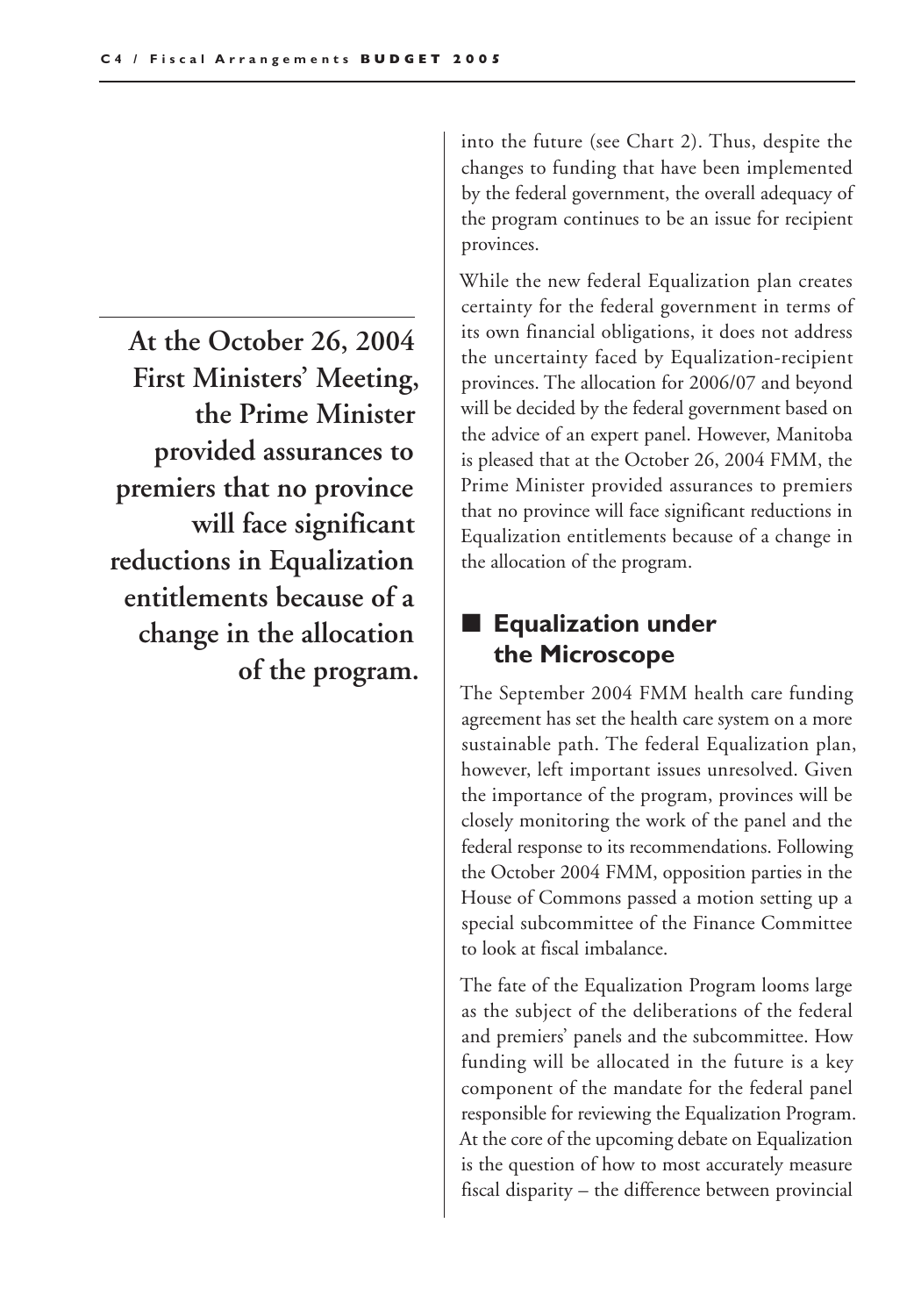governments' ability to raise revenue to support a national standard of public services.

The Representative Tax System (RTS) approach has evolved over time and reflects decades of detailed and comprehensive research and examination by senior federal and provincial officials. The RTS approach compares the taxation practices of provinces to determine whether a province lacks the tax resources to provide a level of service to its citizens that is comparable to that enjoyed by other Canadians. This approach reflects the choices provinces have made about how to raise revenue given the competitive constraints on taxation that exist in an open economic federation. It is a comprehensive approach that provides a robust and formula-driven framework to assess fiscal disparities among provinces.

Manitoba believes that the RTS system can be improved upon to address virtually all of the major concerns that provinces have voiced in respect of Equalization over the past decade. Indeed, premiers have made recommendations over the past several years that, if implemented, would have strengthened the Equalization Program and addressed its perceived shortcomings. Specifically, they have called on the federal government to consider approaches that include a 10-province standard with comprehensive revenue coverage that recognizes the volatility of resource revenue.

Manitoba does not believe there is a short-cut to measuring fiscal disparity that will not short change at least some provinces. The macro approach that the federal panel is to consider as an alternative to the RTS tries to measure fiscal disparities among provinces using a single macroeconomic measure (like GDP or personal income). The preliminary results of the macro approach suggest that it does not track very well the results of the moredetailed RTS approach and allocations among provinces vary considerably, depending on the macroeconomic measure used. It is thought that

#### **EQUALIZATION AND FISCAL IMBALANCE**

*Equalization will be a primary, if not exclusive, focus of two major reviews this year – one by the federal government and one by a special subcommittee of the House of Commons' Finance Committee.*

**Federal Expert Panel:** *A federally appointed six-person panel of experts will evaluate the current Equalization Program, examine alternative approaches, consider the merits of establishing a permanent independent advisory body and make a recommendation to the federal government by the end of 2005 on the allocation of Equalization payments for 2006/07.*

**House of Commons Finance Committee – Special Study on the Fiscal Imbalance:** *Dissatisfaction among Opposition parties in the House of Commons with the results of the October 2004 FMM resulted in the passage of a motion to strike a special committee to propose tangible solutions for addressing the fiscal imbalance. It will table its report to the Standing Committee on Finance for adoption, with the final report being tabled in the House of Commons by June 2, 2005.*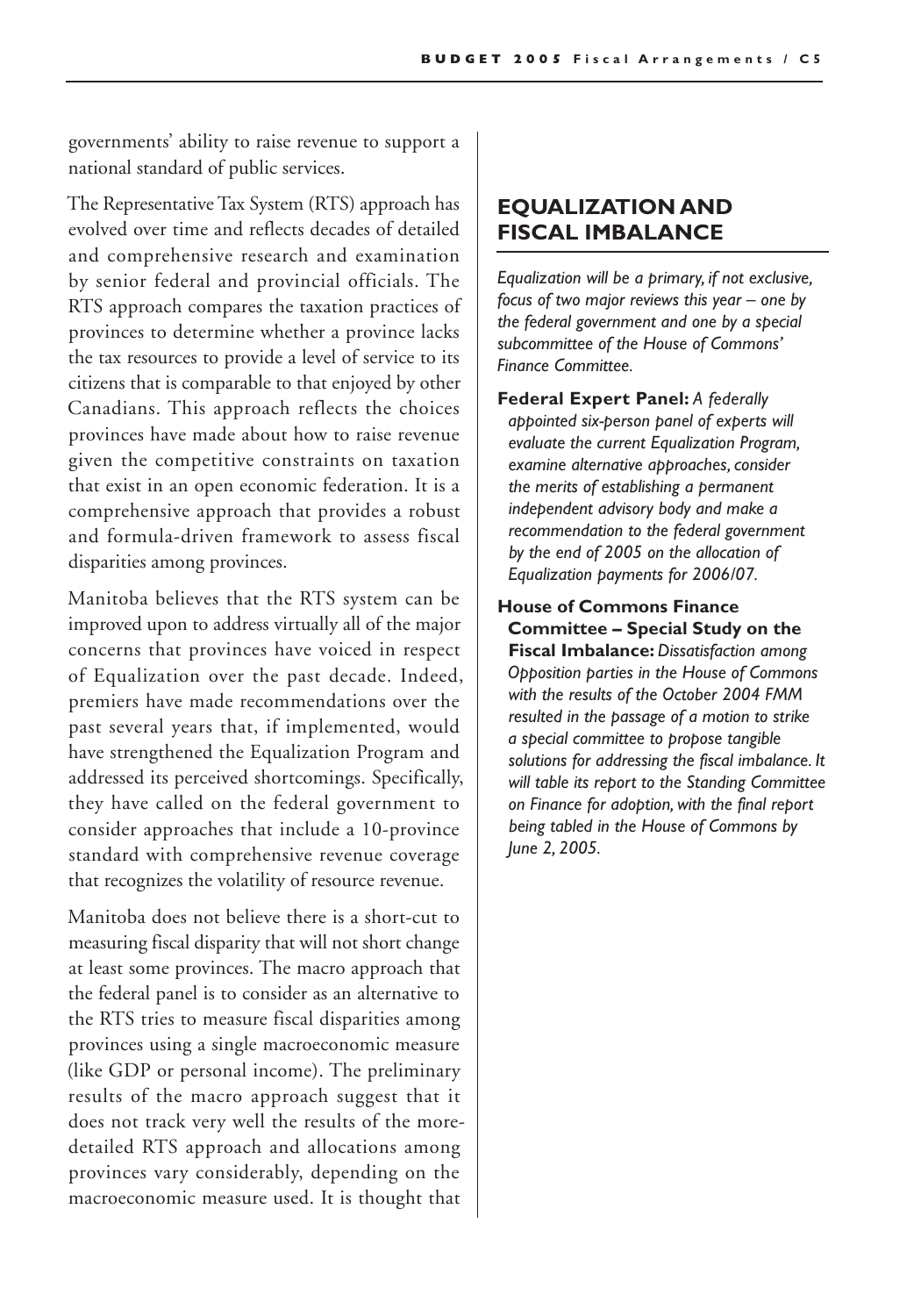#### **EQUALIZATION: WHO REALLY PAYS?**

*The federal Equalization Program is often misrepresented as being funded by the "have" provinces. In fact, it is a program that the federal government funds out of its general revenue.* 

*Individual Canadians and businesses in every province and territory pay the same federal taxes at the same rates. People in Toronto pay the same federal personal income taxes as do those in St. John's. People in Québec City have to pay GST just the same as those in Red Deer. A business in Steinbach pays the same federal corporation tax as one operating in Vancouver.*

*Equalization payments are provided to provinces and territories to ensure that all of these individuals and businesses who pay an equally fair share of their earnings to the government of Canada receive, as Canadian citizens and businesses, a reasonably comparable level of service at a reasonably comparable level of taxation. The principle of Equalization, which is enshrined in Canada's constitution, can be understood as a national commitment to fair treatment for all Canadians, regardless of where they live in this country.*

one of the main reasons for these divergent results is that these macro variables measure current economic activity and not the actual financial base upon which individuals and businesses make spending decisions. The broader financial base would take into account such things as savings and borrowings over time.

## ■ **Fiscal Transfer Issues beyond Health Care**

With First Ministers having negotiated an agreement on health care funding and various processes in place for dealing with the outstanding issues surrounding Equalization, the deck is being cleared to deal with a range of issues that have been largely crowded off the federal-provincial fiscal arrangements agenda.

From Manitoba's perspective, the federal role in funding PSE is the next big issue. Funding for social services is also an issue that needs attention. The federal funding initiative for early learning and child care (ELCC) in the 2005 federal budget is expected to make a positive contribution for children and families in Manitoba.

Provinces and territories are faced with the reality of a weakened funding partnership with the federal government as they attempt to provide adequate funding for PSE and social services. In splitting the Canada Health and Social Transfer (CHST) onto the Canada Health Transfer (CHT) and the Canada Social Transfer (CST), the federal government boosted its support for health care at the expense of its commitment to social services and PSE<sup>2</sup>. In fact, federal funding for these programs in 2004/05 is \$2.7 billion less then it was a decade ago (see Chart 3). The \$7.9 billion provinces and territories will receive in 2004/05 is the same amount they received in 1988/89. Beyond the fact that the real value of the transfer has been eroded by inflation, the transfer places additional responsibilities on provinces and territories to deliver services in respect of both the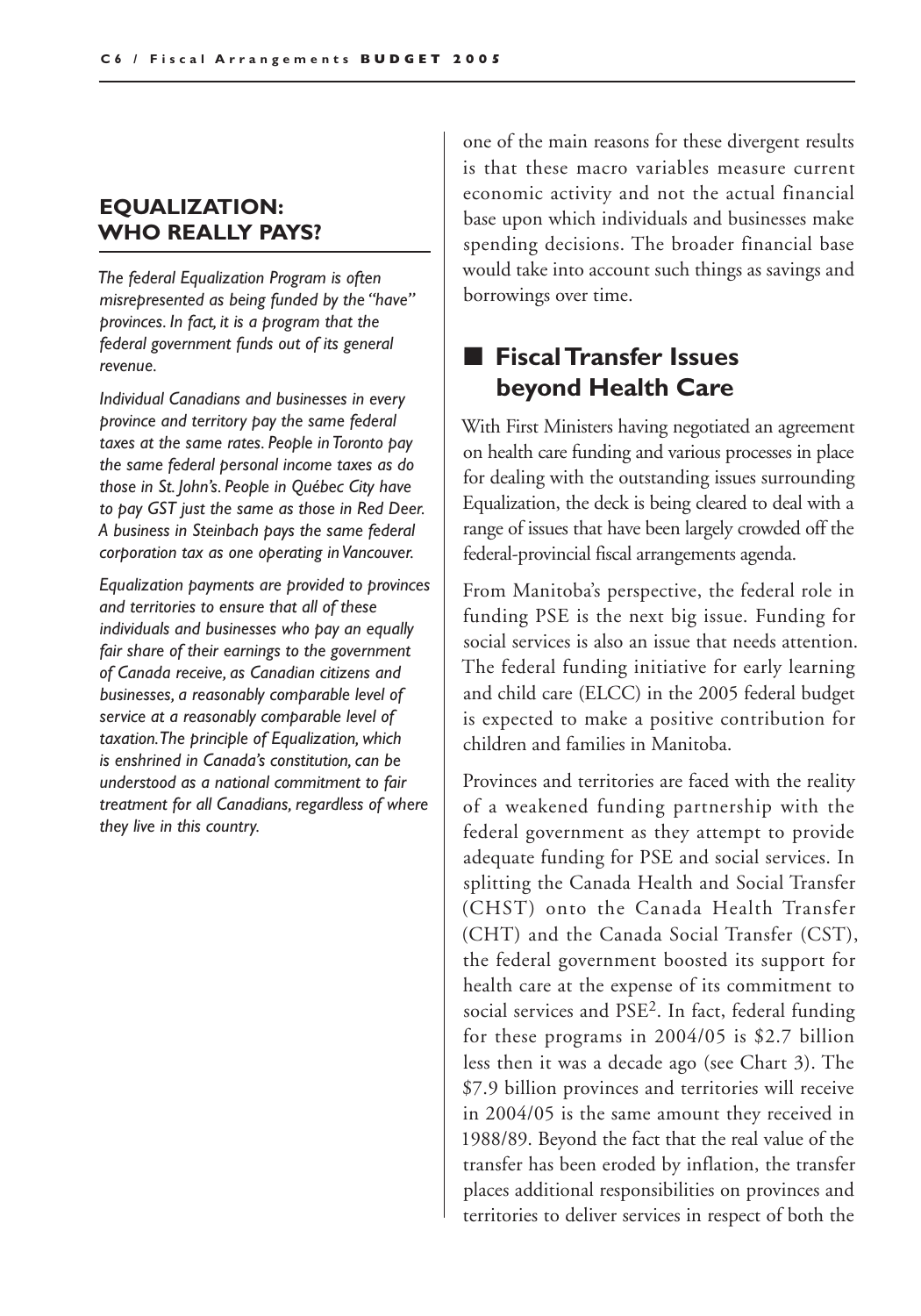early childhood development (ECD) and ELCC initiatives.

In order to improve accountability and transparency with respect to the many and varied uses that the CST is believed to support, Manitoba calls upon the federal government to consider splitting the transfer to more clearly reflect the main social program areas (see Appendix: Splitting the CST).

#### **Post-Secondary Education**

Knowledge has become the most valuable resource of the information age and an increasingly important determinant of wealth both for individuals and countries. Chart 4 shows that there is a strong correlation between earnings and academic achievement. Compared to individuals without a high school education, high school graduates earn 32% more, college and trades program graduates 90% more, and university graduates 165% more (see Chart 4).

The decline in federal PSE transfers has weakened the capacity of provinces and territories to make all of the improvements in infrastructure for universities and colleges across Canada necessary to provide our country with the knowledge and skills to compete in the global marketplace.

Federal cash transfers for PSE have declined since the introduction of the CHST in 1996/97 and have fallen to an all-time low with the cut to nonhealth funding under the CST in 2004/05. As a share of provincial-territorial spending on PSE, it is estimated that the federal contribution is only about half of what it was 10 years ago – having declined from about 15% in 1995/96 to just over 7% in 2004/05 (see Chart 5).

Based on Manitoba Finance estimates, the federal government is currently contributing only about \$1.8 billion to provincial-territorial PSE programs – a cut in funding of 31% from what it was in 1995/96.

#### **Chart 3 Canada Health and Social Transfer Split**



#### **Chart 4 Gains in Annual Income from Education, 2000**

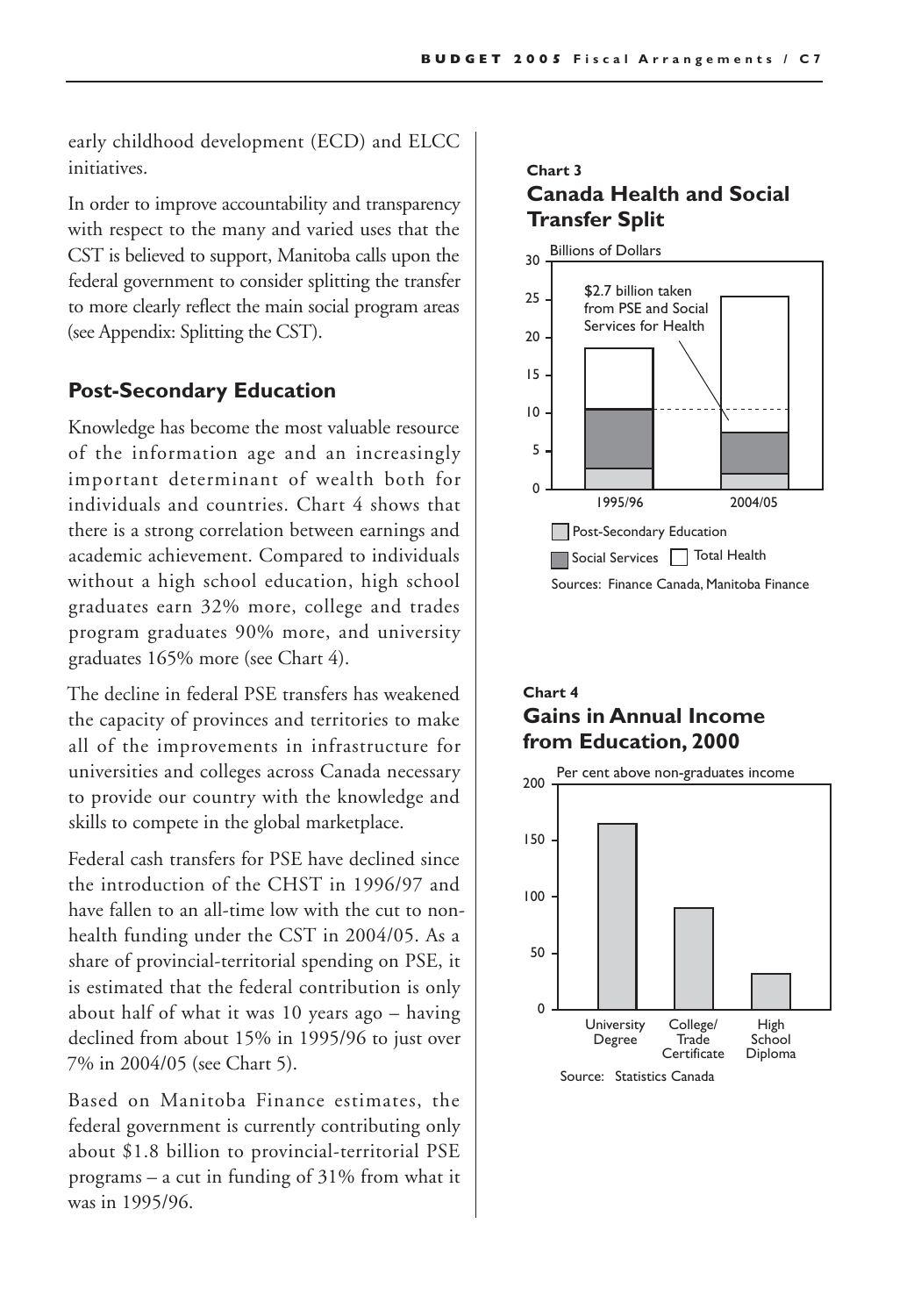#### **Chart 5 Federal Funding of Post-Secondary Education**



#### **Chart 6 Government Spending per Student on PSE in Constant Dollars**



Taking into account the back-filling that had to be done to offset the cut in the federal contribution, it is estimated that between 1995/96 and 2004/05, own-source funding of PSE by provinces and territories has increased by about \$8.6 billion, or 48%.

Manitoba acknowledges that the federal government's involvement in PSE has expanded in other ways, as it has increased its own spending on such things as the Millennium Scholarship Funds, enhanced education tax credits, and the broadened Registered Education Savings Plan (RESP) program, all of which provide direct financial support to students (and supporting individuals). It has also increased financial support for educational institutions through research grants.

Manitoba is concerned, however, that this approach has not proven effective for several reasons. The first is that, in the past, the federal government has proceeded without adequate provincial consultation, thus creating inefficiencies in program delivery. The second is that these programs have fueled demand for services at the same time as the financial resources needed to meet this increased demand have been reduced. The third is that the federal government's Innovation Strategy is not broadening research capacity across the country, but rather perpetuating current imbalances. Indeed, Manitoba's universities are only receiving about two-thirds of what a fair per capita allocation would provide.

Increasing the number of university and college graduates is critical to meeting the skill needs of the private sector and key public sectors like health care. Having a highly trained and knowledgeable workforce will help Canada compete in the global economy and provide the basis for improved living standards. Canada has fallen behind the U.S. in particular in terms of investing in PSE. As Chart 6 indicates, since 1980, real investment in higher education in the U.S. has risen by about 30%, while in Canada it has fallen by 20%.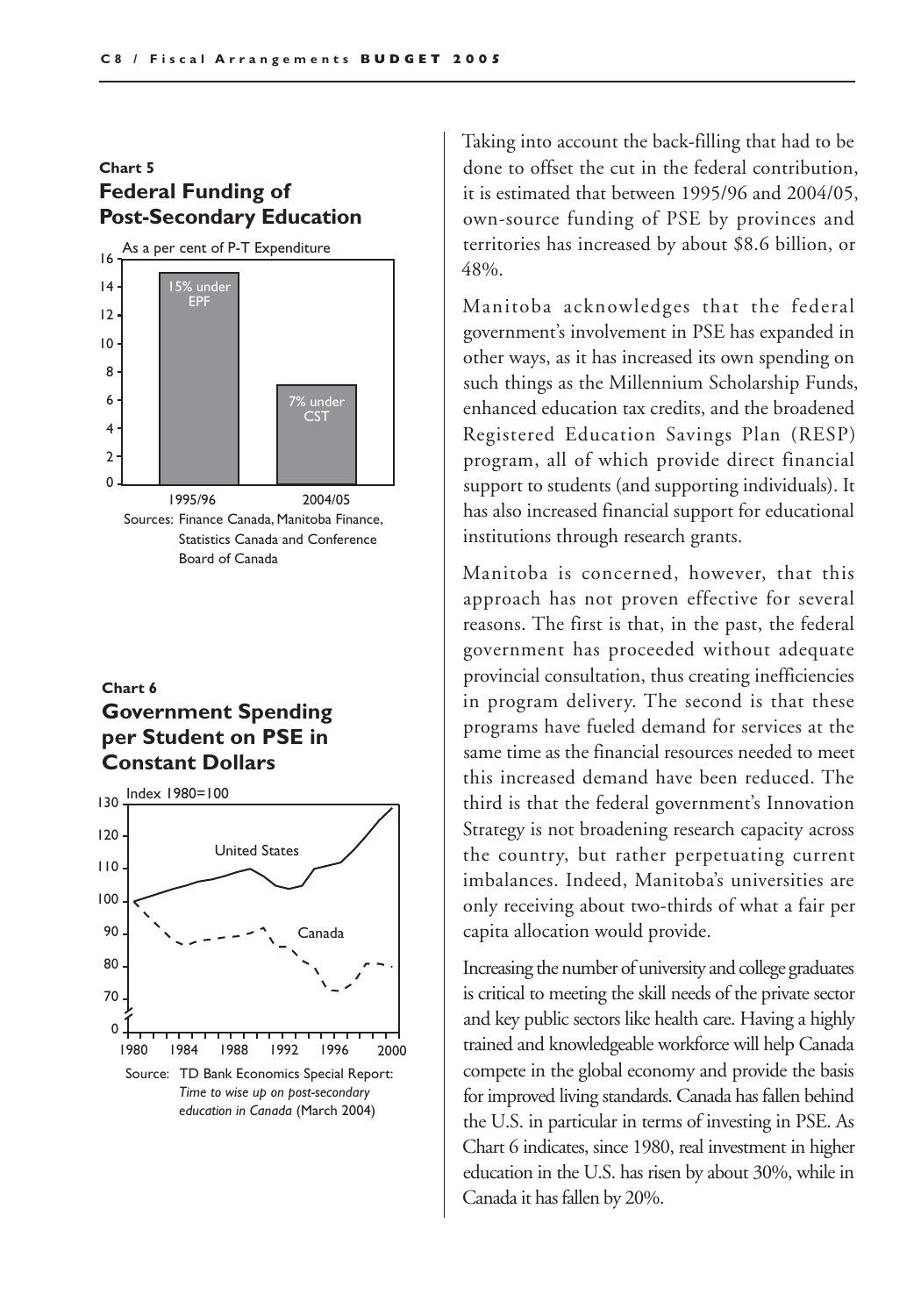#### **Social Services**

In many respects, the situation in regard to funding other social services parallels that of PSE.

Under the terms of the Canada Assistance Plan (CAP) the federal government paid half of the costs of all eligible social service costs incurred by provincial governments. This 50:50 funding principle was maintained, with the exception of a cap on the growth in payments to non-Equalization-recipient provinces, until the CAP was collapsed, along with Established Program Financing (EPF) into the CHST in 1996/97.

In the final year of CAP, 1995/96, the federal government's share of provincial-territorial social services funding was 38%. Under the CHST, federal support for health and other social programs was cut by one-third over three years. With the splitting of the CHST in 2004/05, it is estimated that the federal share of social services funding has fallen to an all-time low of 23% (see Chart 7).

Based on Manitoba Finance estimates, the federal government is currently contributing about \$5.4 billion to the cost of providing social services across provinces and territories. This represents a cut in funding of 31% from its 1995/96 level. Taking into account the back-filling that has been needed to offset the cut in the federal contribution, it is estimated that between 1995/96 and 2004/05, own-source funding by provinces and territories for social services increased by \$4.9 billion, or 38%.

#### **Early Learning and Child Care**

Considerable social and economic benefits are derived when governments invest in ELCC. The early years of a child's life are critical in the development and future well-being of the child. Investments made during this critical period can have long-term benefits that can extend throughout children's lives. Moreover, from an economic

#### **Chart 7 Federal Funding of Social Services**

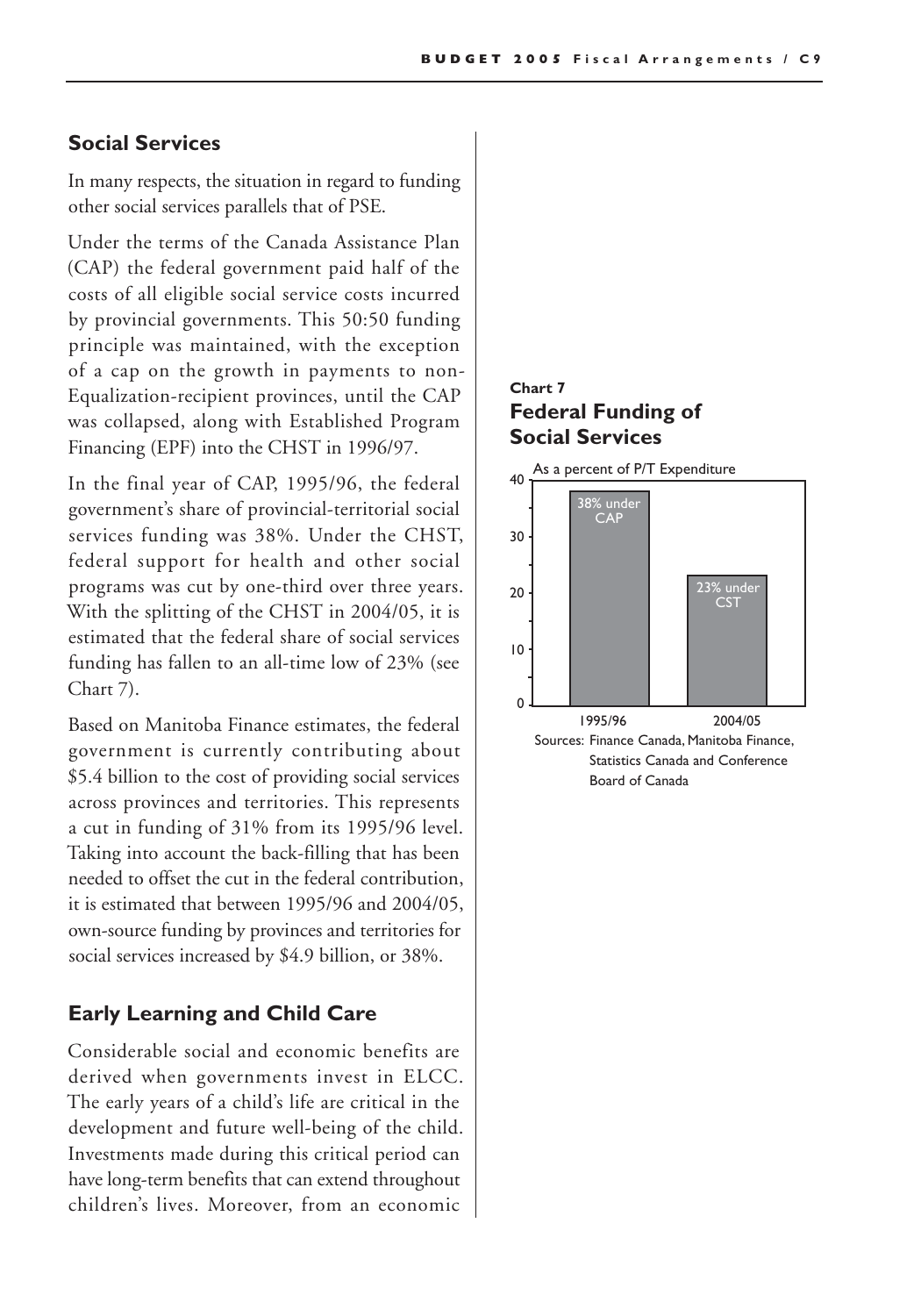#### **CHILD CARE FUNDING NEGOTIATIONS**

*Ministers responsible for Social Services are currently engaged in negotiations in respect of the new \$5 billion federal investment in ELCC. Manitoba supports the development of this agreement to help advance the implementation of a quality, affordable and accessible ELCC system in the province. It supports flexibility in the new agreement to ensure benefits for children and families are maximized. Manitoba recognizes that there exists a strong unmet demand for child-care services from both an early childhood developmental and a parental labour market participation perspective.*

*Manitoba does not agree that funding for a First Nations Initiative, or the accountability initiative announced in the 2005 federal budget, should be carved out of this \$5 billion commitment. The province maintains that funds promised for provincial and territorial programs should not be used by the federal government to meet its fiduciary responsibilities for First Nations. Those responsibilities must be met with additional funding. Moreover, the federal government must recognize the challenges faced by jurisdictions with large Aboriginal populations living off reserve, and ensure that they receive the necessary funding in respect of these initiatives.*

perspective, it is clear that by increasing the availability of affordable licensed regulated child care spaces, there will be greater opportunities for labour force participation among parents.

Federal cash transfers to the provinces and territories with respect to children began with the September 2000 FMM at which the federal government announced a five-year, \$2.2 billion funding program in respect of ECD beginning in 2001/02. The program was subsequently extended by two years with an additional \$1 billion in funding.

In March 2003, following the federal budget, Ministers responsible for Social Services reached agreement on a Multilateral Framework for ELCC, under which the federal government is providing provinces and territories with \$1.1 billion over five years (2003/04 to 2007/08).

ECD and ELCC which are funded as part of the CST are making up an increasingly large share of the diminished federal contribution for major social programs outside of health care. In 2004/05, they accounted for 4.4% of the CST, a share that is projected to rise to 9.7% by 2007/08.

In its October 5, 2004 Speech from the Throne, the federal government committed to working with provinces and territories to develop a national system of ELCC, built on the existing F-P-T Multilateral Framework for ELCC. The 2005 federal budget provides provinces and territories with an additional \$4.8 billion in funding over five years beginning in 2005/06. The federal 2005 budget indicated that funding for this program would continue indefinitely beyond 2009/10. Prime Minister Martin indicated that this funding would support 250,000 additional child-care spaces across the country over the next five years.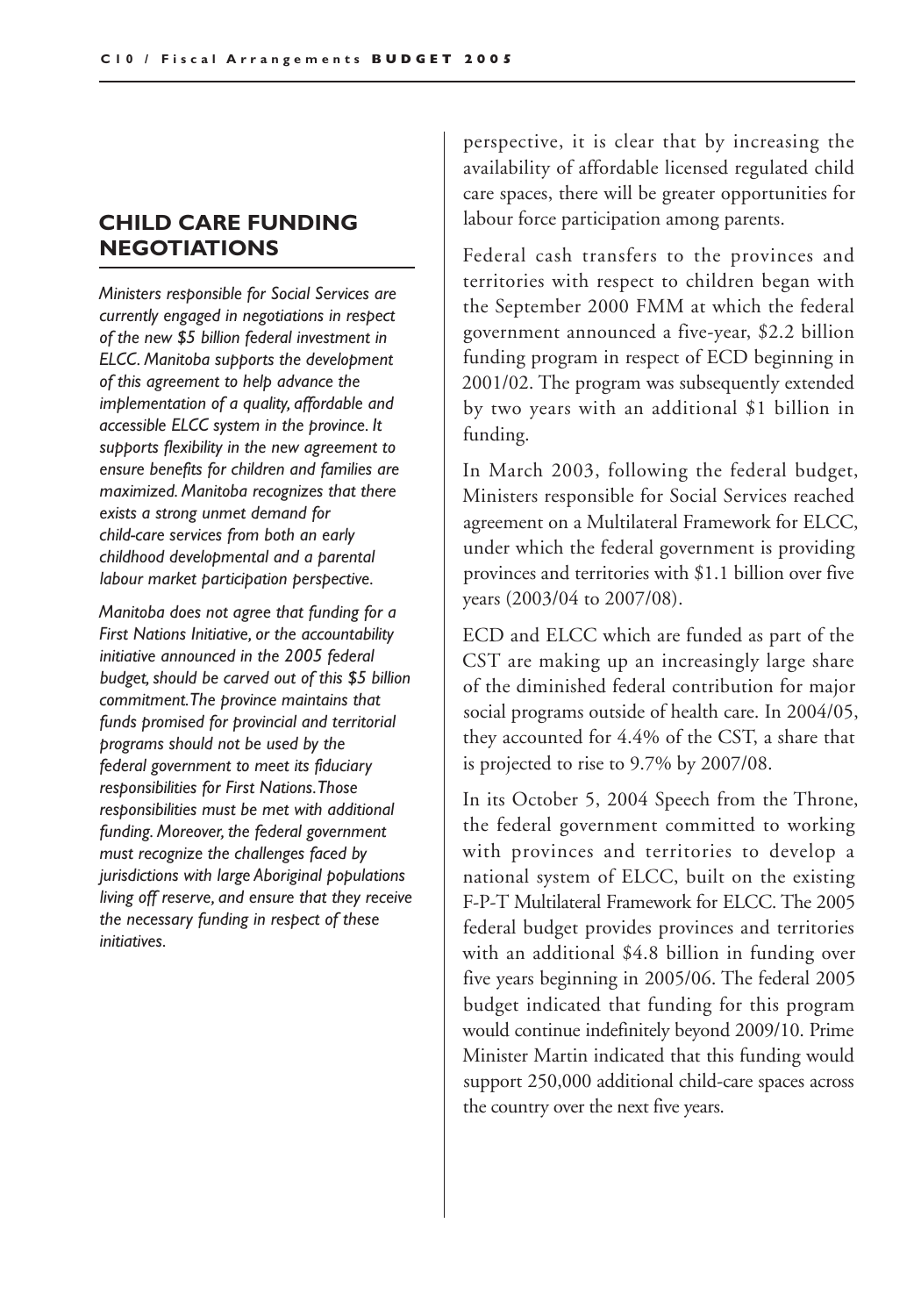### ■ **The Fiscal Imbalance**

The federal government has posted budgetary surpluses in each of the last seven years. In its February 2005 budget the federal government forecasts its budgetary surplus to continue and grow over the medium term. As Chart 8 illustrates, the federal government has repeatedly underestimated its surpluses, raising concerns that its forecasts may not represent the most likely course of events but one that is overly cautious. Indeed, in its 2004 budget, the federal government projected a narrow \$1.9 billion surplus in respect of 2004/05. This amount was raised to \$9.1 billion in the October 2004 Economic Statement. According to the information provided in its 2005 budget, the underlying federal surplus for 2004/05 is actually closer to \$13.9 billion.

In its 2005 budget the federal government is forecasting a cumulative surplus for the 2004/05 to 2009/10 period of \$31.5 billion. This amount is in addition to all of the amounts in respect of health care and Equalization committed by the federal government at the September and October 2004 FMMs as well as the new commitments made in the 2005 budget.

From this chart, at least one other inference is clear: the federal government continues to generate revenue, well in excess of its current needs. This suggests quite strongly that the federal government has the financial scope to meet its obligations to adequately fund Equalization and to restore its funding partnership with provinces and territories in respect of PSE and other social programs.

It is clear that a significant portion of the current narrowing of the gap between the resources and responsibilities of the two orders of government is temporary and may be expected to widen over the medium term. Manitoba is looking for a comprehensive and durable solution to fiscal imbalance.

#### **Chart 8 Federal Government Budgetary Balances**



*The federal government has forecast a cumulative budgetary surplus of \$31.5 billion over the 2004/05 to 2009/10 period.*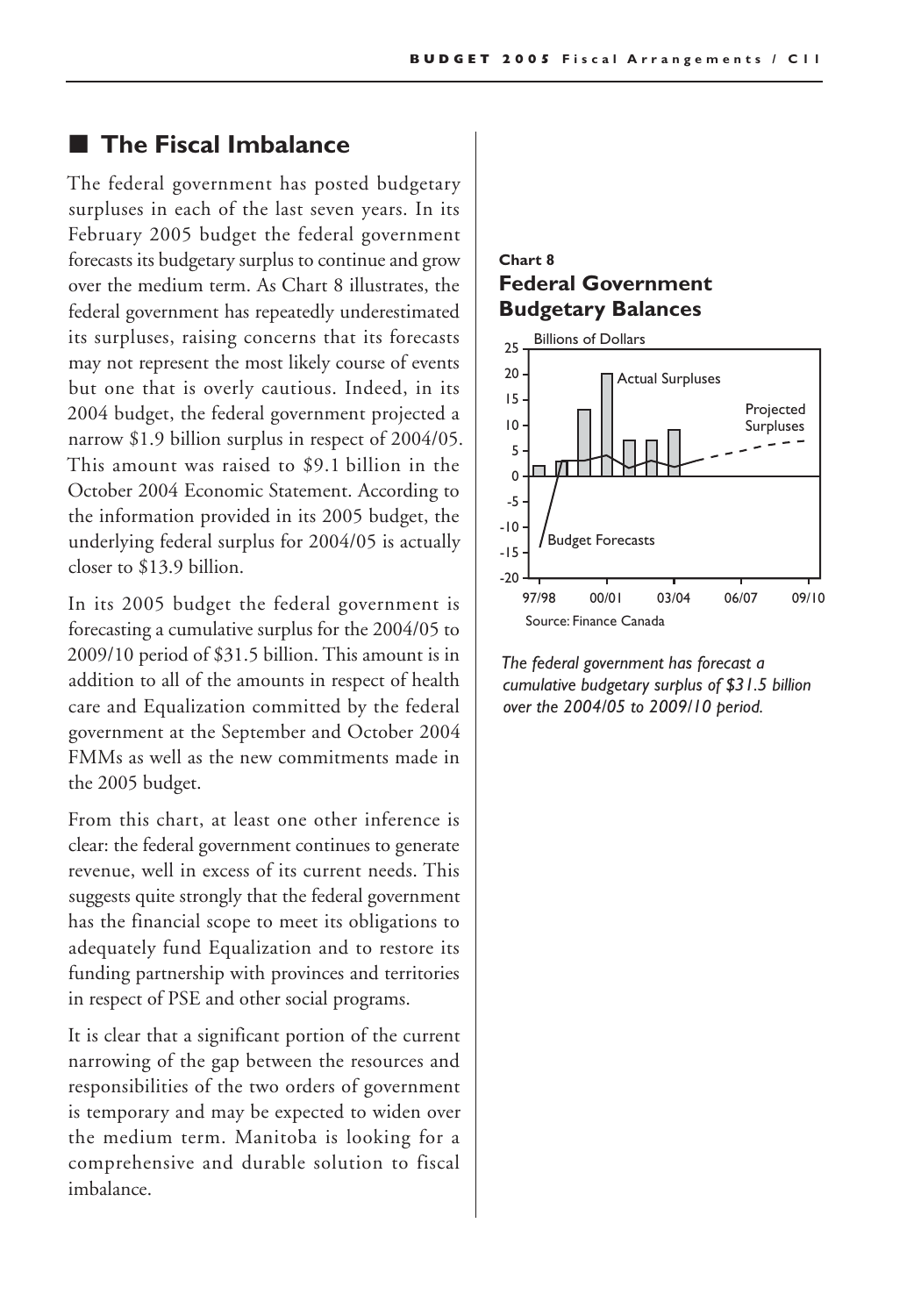## ■ **Conclusion**

In addressing the fiscal imbalance it is clear that improvements to Equalization are necessary. Manitoba believes that fiscal disparities among provinces are best addressed in reference to the constitutional principles and objectives of the Equalization Program.

Provincial and territorial governments are facing significant financing challenges in regard to PSE and other social services. Expanding the knowledge base of our economy is a prerequisite for Canada's global competitiveness. Manitoba is convinced that restoring the financial partnership between the federal and provincial-territorial governments is critical to our success in improving productivity, innovation and our standard of living.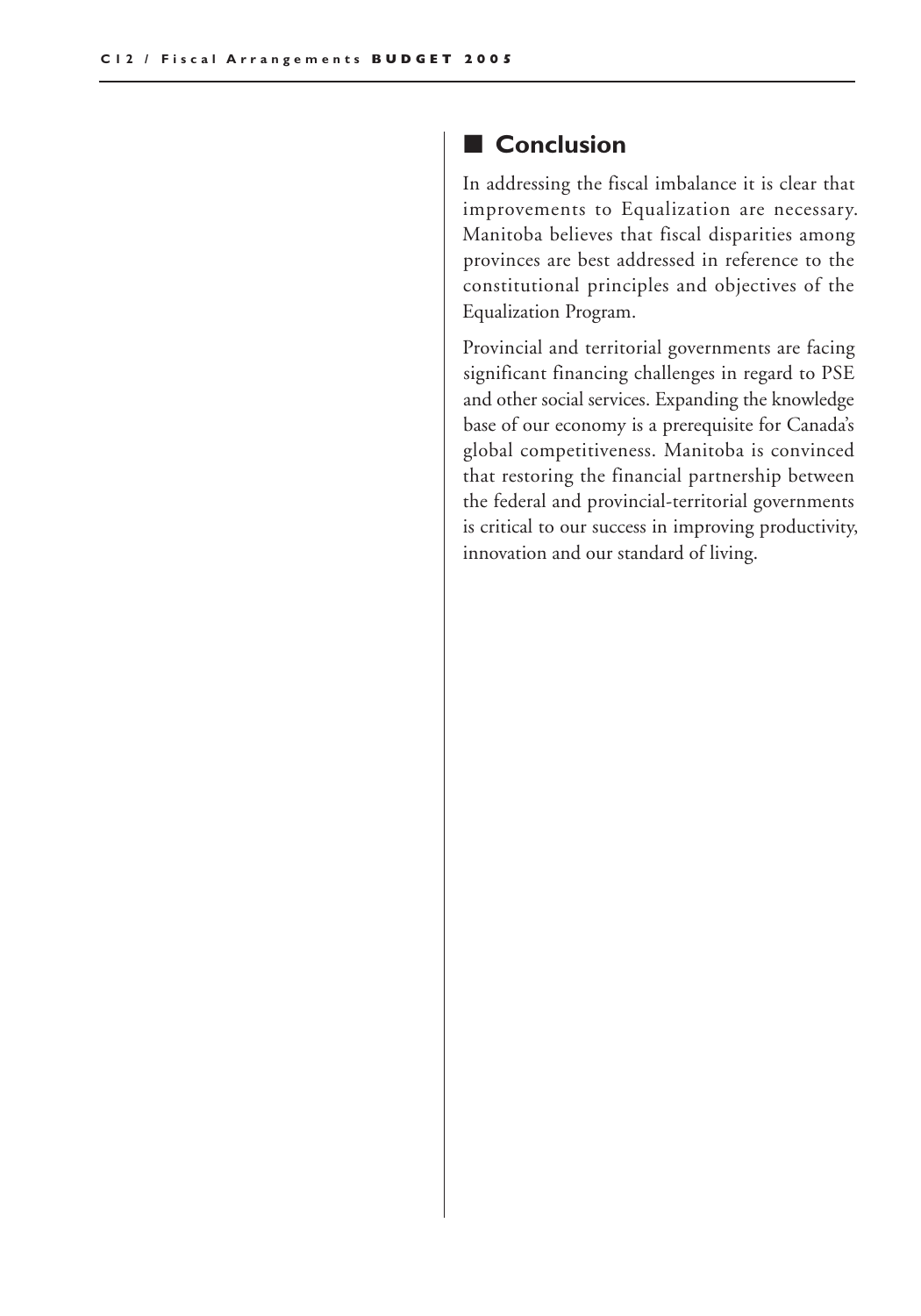## ■ **Appendix: Splitting the CST**

Prior to the introduction of the CHST, federal funding in respect of PSE was provided as a separate cash transfer under EPF. Likewise, federal support for social services was provided separately under the CAP. The federal government did not seek the agreement of the provinces and territories when it combined funding for health PSE and social services into a single block fund under the CHST.

With the split in the CHST into separate transfers for health (CHT) and other social programs (CST) the federal government missed an opportunity to disentangle funding for two very different program areas with very different requirements. The continuation of a transfer that combines amounts for PSE and social services perpetuates the confusion that exists around the federal government's commitment to these valuable programs.

Manitoba would recommend that the CST be split into separate transfers in respect of PSE and social services as a more effective and transparent way of targeting federal funding. As well, a new block transfer program should be established that is dedicated to children's programs. Funding for this new transfer would be comprised of the existing ECD and ELCC funding in the CST as well as the new child care money currently under negotiation.